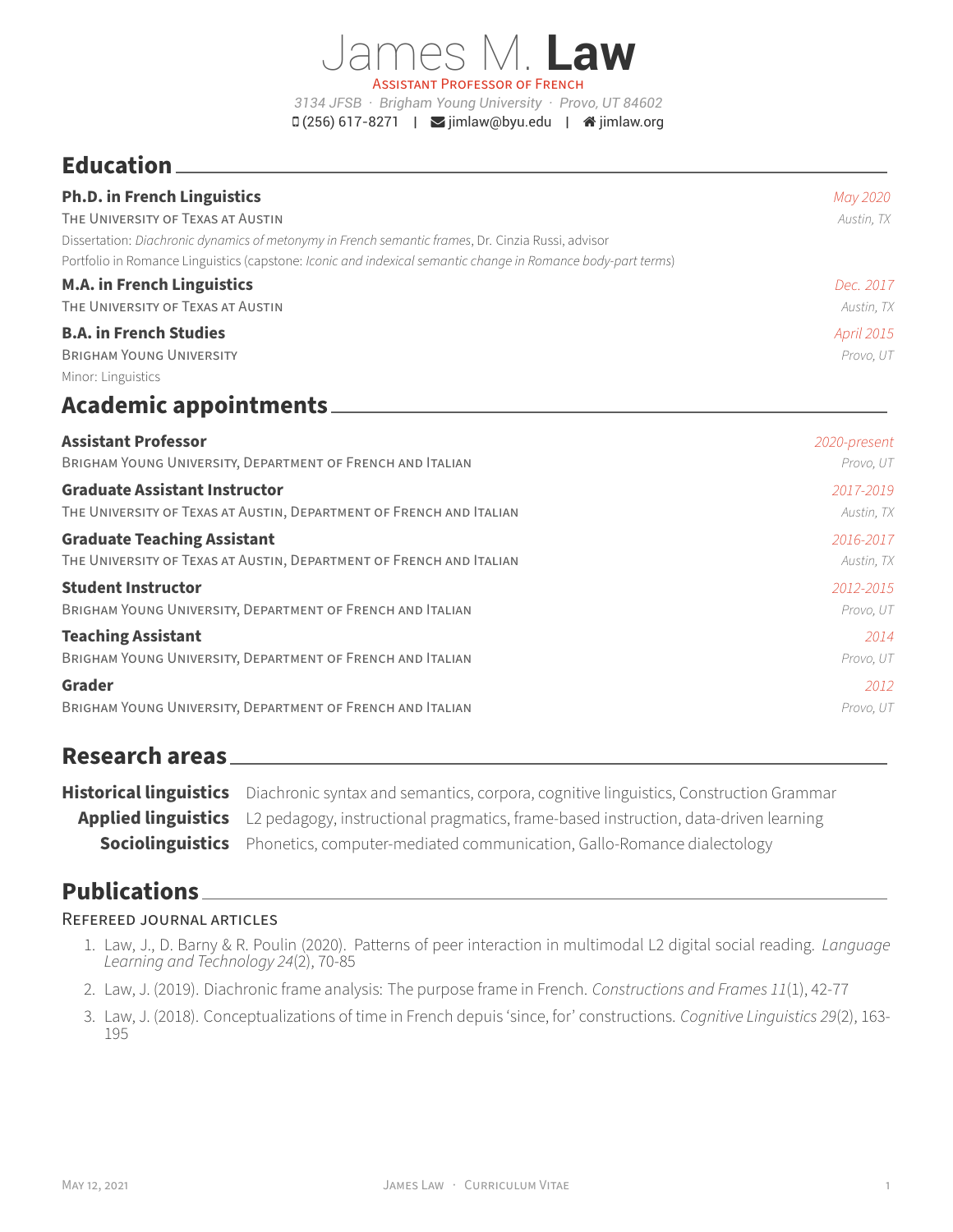#### ARTiCLES iN PREPARATiON

- 1. Law, J. (in press). Frame‑based metonymy in teaching L2 vocabulary. In: H. Boas (ed.) *Directions for Pedagogical Construction Grammar: Learning and Teaching (with) Constructions*. Berlin: De Gruyter.
- 2. Law, J. (submitted). Reflections of the French nasal vowel shift in variant orthography on Twitter. *Journal of French Language Studies*
- 3. Law, J. (in preparation). Metonymy and argument alternations in French communication frames. To be submitted to *Review of Cognitive Linguistics*

### **Refereed conference and workshop presentations**

- 1. Law, J. A lexicogrammatical approach to participant role alternations in the French Spending frame. Corpus Approaches to Lexicogrammar, Edge Hill University, Omskirk, UK. July 2‑3, 2021.
- 2. Law, J. Revealing the Secret of a French valency pattern alternation. 94<sup>th</sup> Annual Meeting of the Linguistic Society of America, New Orleans, LA. January 2‑5, 2020.
- 3. Law, J. Iconic and indexical semantic change in Romance body-part terms. 24<sup>th</sup> International Conference on Historical Linguistics, Australian National University, Canberra, Australia. July 1‑5, 2019.
- 4. Brozovsky, E., L. Hinrichs, B. Kaufman, J. Law, L. Orjuela, M. Wahl, and J. Wolfgang. How *whom* retreated against the advice of prescriptive grammarians: A multivariate analysis of written English corpus data since 1800. 93<sup>rd</sup> Annual Meeting of the Linguistic Society of America, New York, NY, January 3-6, 2019.
- 5. Law, J. Diachronic frame analysis: The Purpose frame in French. 10<sup>th</sup> International Conference on Construction Grammar, Université Paris 3: Sorbonne Nouvelle, Paris, France, July 16‑20, 2018.
- 6. Law, J. The frames approach to metonymic change: The Purpose frame in French. 48th Linguistic Symposium on Romance Languages, York University, Toronto, ON, April 25-28, 2018.
- 7. Law, J. Frame-based metonymy in teaching L2 vocabulary. Constructionist Approaches to Language Pedagogy 3, The University of Texas at Austin, Austin, TX, February 15‑17, 2018.
- 8. Law, J. *Les jons fon skil veulent*: Reflections of the French nasal vowel shift in variant orthography. New Ways of Analyzing Variation 46, University of Wisconsin‑Madison, Madison, WI, November 2‑5, 2017.
- 9. Law, J. A corpus‑based analysis of the semantic change *chercher* 'look for' > 'provoke' in French. Pacific Ancient and Modern Language Association, Pasadena, CA, November 11‑13, 2016.

## **Teaching**

#### COURSES TAUGHT

| 2021 | Advanced French, Part 2 (FRENCH 322)                   | <b>BYU Provo</b> |
|------|--------------------------------------------------------|------------------|
| 2021 | History of French (FRENCH 432)                         | <b>BYU Provo</b> |
| 2020 | Foundations: Meaning (LING 603)                        | <b>BYU Provo</b> |
|      | 2020-21 Advanced French, Part 1 (FRENCH 321)           | <b>BYU Provo</b> |
| 2019 | Intermediate French (FR 611C)                          | UT Austin        |
| 2018 | Beginning French (FR 601C)                             | UT Austin        |
| 2017 | Introductory French 2 Online (FR 407)                  | UT Austin        |
|      | 2013-15 Accelerated First-Year French (FRENCH 101/102) | <b>BYU Provo</b> |
| 2014 | Intermediate French, Part 1 (FRENCH 201)               | <b>BYU Provo</b> |
| 2013 | First-Year French, Part 2 (FRENCH 102)                 | <b>BYU Provo</b> |
| 2012 | First-Year French, Part 1 (FRENCH 101)                 | <b>BYU Provo</b> |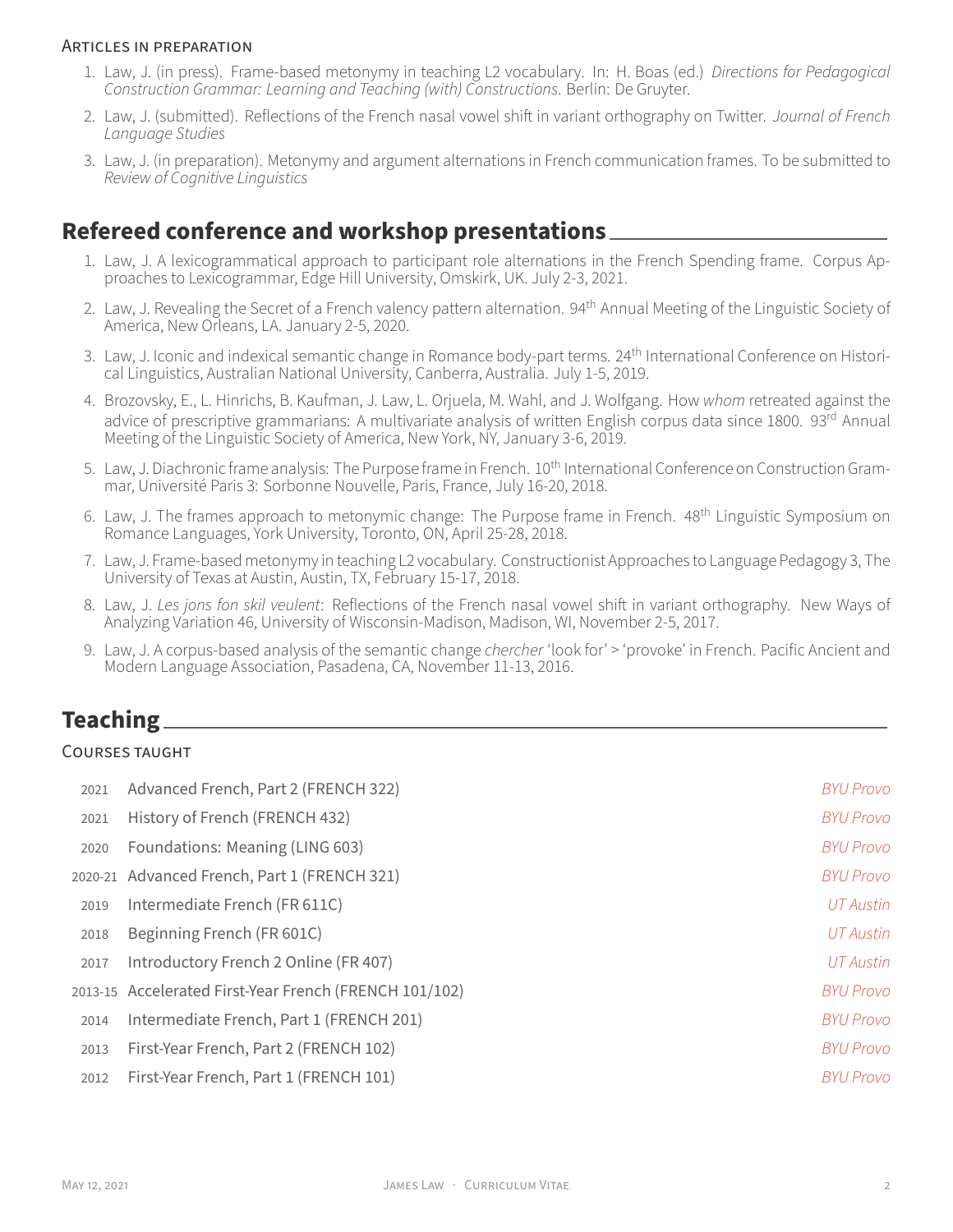#### COURSE DEVELOPMENT AND ASSiSTANTSHiP

| 2019 | Intermediate French (FR 611C)                                                         | <b>UT</b> Austin |
|------|---------------------------------------------------------------------------------------|------------------|
|      | Development of online and in-class digital social reading materials                   |                  |
| 2018 | Beginning French (FR 601C)                                                            | <b>UT</b> Austin |
|      | Development of online and in-class digital social reading materials                   |                  |
| 2017 | Introductory French 2 Online (FR 407)                                                 | UT Austin        |
|      | Testing and revision of online activities, grading and assistance in the course pilot |                  |
| 2016 | Introductory French 1 Online (FR 406)                                                 | <b>UT</b> Austin |
|      | Testing and revision of online activities, grading and assistance in the course pilot |                  |
| 2014 | Introduction to French Language Teaching (FRENCH 377)                                 | <b>BYU Provo</b> |
|      | Grading, substitute teaching, developing assessments                                  |                  |
| 2014 | Intermediate French, Part 2 (FRENCH 202)                                              | <b>BYU Provo</b> |
|      | Development of online learning activities and assessment                              |                  |
| 2012 | Advanced French, Part 1 (FRENCH 321)                                                  | <b>BYU Provo</b> |
|      | Grading                                                                               |                  |

#### PUBLiSHED PEDAGOGiCAL MATERiALS

- 1. Law, J. (2019). Un journal intime. Foreign Languages and the Literary in the Everyday (FLLITE). (Accessed May 1, 2019). <https://fllite.org/category/french/>
- 2. Law, J. (2018). La syntaxe. Chapter for open French Linguistics Canvas course (Ed. Barbara Bullock).
- 3. Law, J. (2018). La linguistique historique. Chapter for open French Linguistics Canvas course (Ed. Barbara Bul‑ lock).
- 4. Law, J. (2018). Giving and responding to invitations in French. Center for Advanced Research in Language Acquisition (CARLA) Second and Foreign Language Pragmatics Wiki. (Accessed April 11, 2018). [http://wlpragmatics.](http://wlpragmatics.pbworks.com/w/page/99620139/Second%20and%20Foreign%20Language%20Pragmatics%20Wiki) [pbworks.com/w/page/99620139/Second%20and%20Foreign%20Language%20Pragmatics%20Wiki](http://wlpragmatics.pbworks.com/w/page/99620139/Second%20and%20Foreign%20Language%20Pragmatics%20Wiki)

## **Academic guest lectures and departmental presentations**

- 1. Law, J. Teaching with digital social reading. Guest lecture in graduate course on Supervised Teaching in French taught by Nancy Guilloteau, May 7, 2019.
- 2. Law, J., D. Barny and R. Poulin. Interaction and affordance in L2 multimodal digital social reading. Guest lecture in graduate course on Multiliteracies taught by Carl Blyth, April 11, 2019.
- 3. Law, J. Iconic and indexical semantic change in Romance body‑part terms. FIGSO Working Papers Series, March 29, 2019.
- 4. Law, J. The frames approach to metonymic change: The Purpose frame in French. FIGSO Working Papers Series, March 23, 2018.
- 5. Law, J. A Corpus‑based analysis of the semantic change *chercher* 'look for' > 'provoke' in French. FIGSO Working Papers Series, October 26, 2016.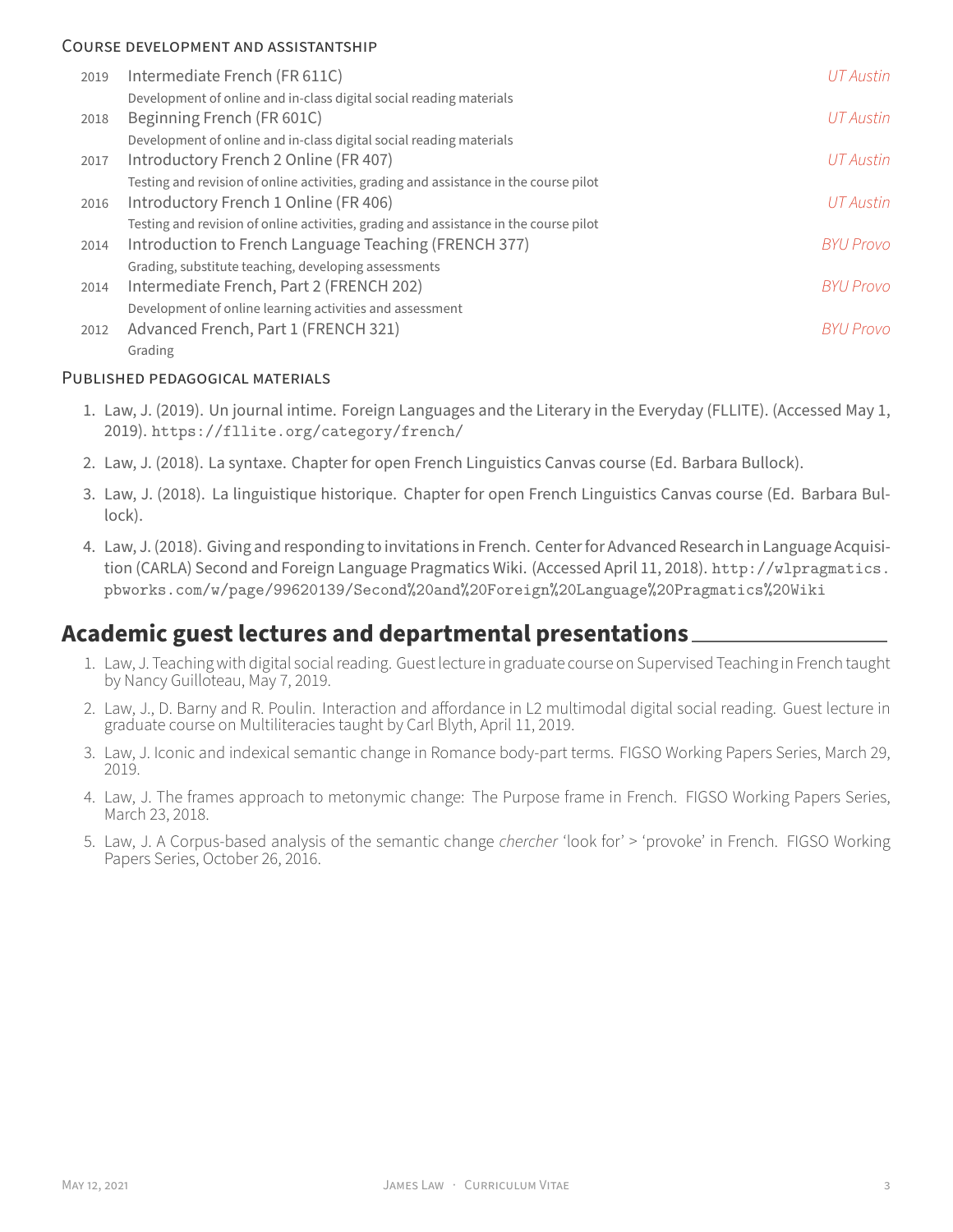# **Awards & fellowships**

|      | 2019-20 Walther Fellowship, Department of French & Italian                           | UT Austin        |
|------|--------------------------------------------------------------------------------------|------------------|
| 2019 | <b>Summer Dissertation Writing Fellowship, Graduate School</b>                       | UT Austin        |
| 2019 | Walther Excellence Scholarship in French Linguistics, Department of French & Italian | UT Austin        |
| 2019 | <b>Outstanding Assistant Instructor Award, Department of French &amp; Italian</b>    | UT Austin        |
| 2018 | Walther Summer Research Award, Department of French & Italian                        | UT Austin        |
| 2017 | Walther Summer Research Award, Department of French & Italian                        | UT Austin        |
|      | 2015-16 Walther Fellowship, Department of French & Italian                           | UT Austin        |
|      | 2011-15 National Merit Scholarship, Brigham Young University                         | <b>BYU Provo</b> |

# **Academic service**

|         | 2020-21 Club advisor, French Club                                                         | <b>BYU Provo</b> |
|---------|-------------------------------------------------------------------------------------------|------------------|
|         | 2020-21 Club advisor, Italian Club                                                        | <b>BYU Provo</b> |
|         | 2020-21 Committee member, Student Instructor and Lab Assistant Committee                  | <b>BYU Provo</b> |
|         | 2020-21 Center for Language Studies liaison, Department of French & Italian               | <b>BYU Provo</b> |
|         | 2020-21 Faculty meeting secretary, Department of French & Italian                         | <b>BYU Provo</b> |
| 2019    | Assistant Course Supervisor, Intermediate French                                          | UT Austin        |
| 2018-19 | <b>Explore UT coordinator</b> , French & Italian Graduate Student Organization            | <b>UT Austin</b> |
| 2018    | <b>Conference volunteer</b> , Constructionist Approaches to Language Pedagogy 3           | Austin, TX       |
|         | 2017-18 Working Papers Series coordinator, French & Italian Graduate Student Organization | UT Austin        |
|         | 2016-17 French Play director, French & Italian Graduate Student Organization              | UT Austin        |
|         | 2016-18 Lecafé français conversation leader, Department of French & Italian               | <b>UT Austin</b> |
|         | 2012-14 President, Undergraduate French Club                                              | <b>BYU Provo</b> |
| 2014    | French Camp program director, Department of French & Italian                              | <b>BYU Provo</b> |
| 2013    | French Camp dorm counselor, Department of French & Italian                                | <b>BYU Provo</b> |
|         | 2011-12 Vice President, Undergraduate French Club                                         | <b>BYU Provo</b> |
|         | PROFESSIONAL AFFILIATIONS                                                                 |                  |

| Linguistic Society of America |
|-------------------------------|
|                               |

**MLA** Modern Language Association

## **Skills**

### LANGUAGES

| <b>English</b> native          |                                   |
|--------------------------------|-----------------------------------|
|                                | French near-native                |
|                                | <b>Spanish</b> intermediate       |
| <b>Mandarin Chinese</b> novice |                                   |
|                                | <b>Old French</b> reading ability |
|                                | <b>Italian</b> reading ability    |
|                                | <b>Latin</b> reading ability      |